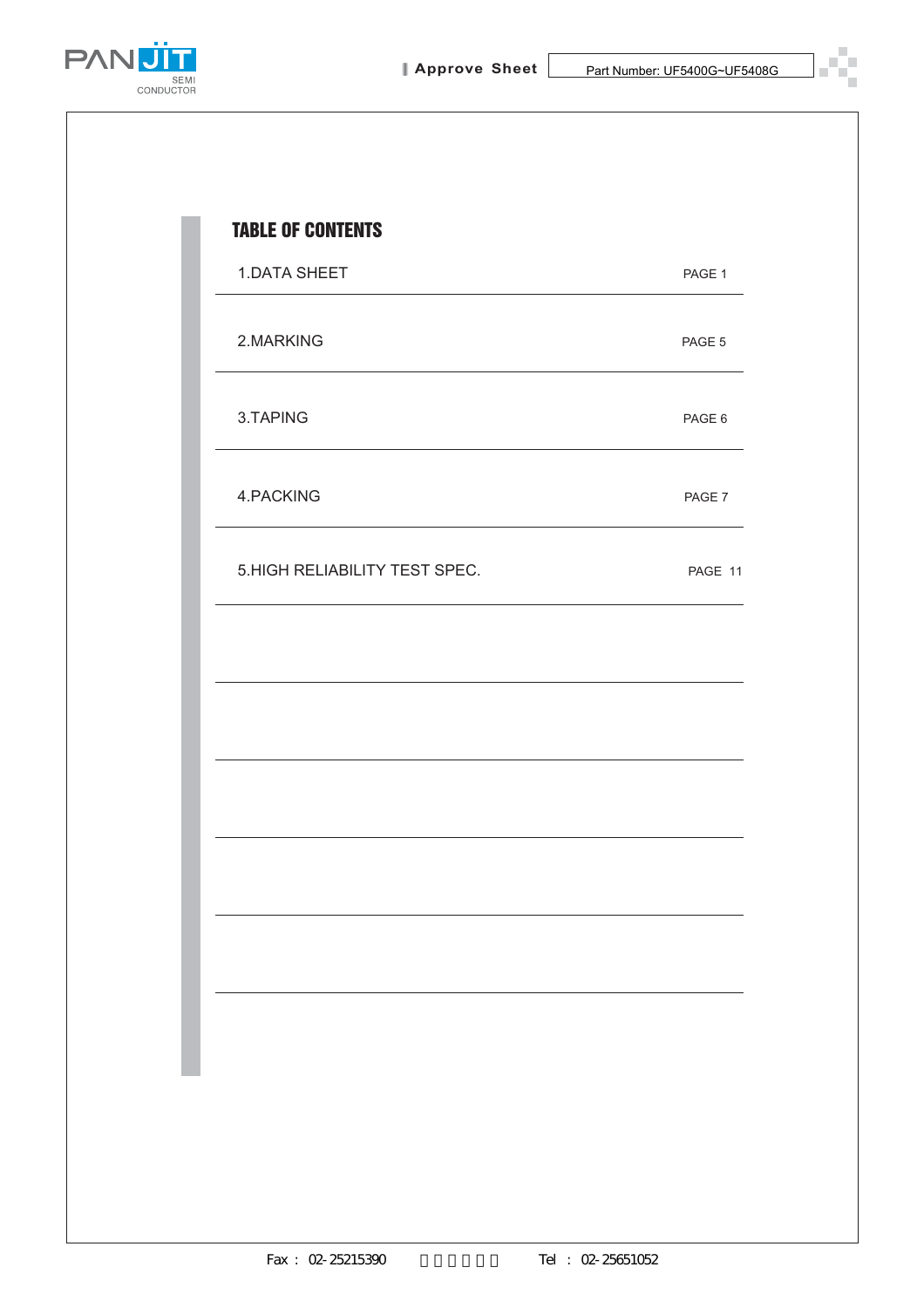





#### **MAXIMUM RATINGS AND ELECTRICAL CHARACTERISTICSFEATURES**

| Flammability Classification 94V-O utilizing<br>Flame Retardant Epoxy Molding Compound                    |             |       |     |     |                                                         | $1.0(25.4)$ MIN.         |     |     | 0.048(1.2)               |         |              |
|----------------------------------------------------------------------------------------------------------|-------------|-------|-----|-----|---------------------------------------------------------|--------------------------|-----|-----|--------------------------|---------|--------------|
| · Exceeds environmental standards of MIL-S-19500/228.                                                    |             |       |     |     |                                                         |                          |     |     |                          |         |              |
| • Ultra Fast switching for high efficiency.                                                              |             |       |     |     |                                                         |                          |     |     |                          |         |              |
| • Lead free in compliance with EU RoHS 2011/65/EU directive                                              |             |       |     |     |                                                         | 0.375(9.5)<br>0.285(7.2) |     |     |                          |         |              |
| <b>MECHANICAL DATA</b>                                                                                   |             |       |     |     |                                                         |                          |     |     |                          |         |              |
| Case: Molded plastic, DO-201AD                                                                           |             |       |     |     |                                                         |                          |     |     |                          |         |              |
| Terminals: Axial leads, solderable per MIL-STD-750, Method 2026                                          |             |       |     |     |                                                         |                          |     |     | 0.210(5.3)<br>0.188(4.8) |         |              |
| Polarity: Band denotes cathode                                                                           |             |       |     |     |                                                         | $1.0(25.4)$ MIN.         |     |     |                          |         |              |
| Weight: 0.04 ounce, 1.1 gram                                                                             |             |       |     |     |                                                         |                          |     |     |                          |         |              |
| Cathode                                                                                                  |             | Anode |     |     |                                                         |                          |     |     |                          |         |              |
|                                                                                                          |             |       |     |     |                                                         |                          |     |     |                          |         |              |
|                                                                                                          |             |       |     |     |                                                         |                          |     |     |                          |         |              |
| <b>MAXIMUMRATINGSANDELECTRICAL CHARACTERISTICSFEATURES</b>                                               |             |       |     |     |                                                         |                          |     |     |                          |         |              |
| Ratings at 25°C ambient temperature unless otherwise specified.                                          |             |       |     |     |                                                         |                          |     |     |                          |         |              |
|                                                                                                          |             |       |     |     |                                                         |                          |     |     |                          |         |              |
| Single phase, half wave, 60 Hz, resistive or inductive load.                                             |             |       |     |     |                                                         |                          |     |     |                          |         |              |
| PARAMETER                                                                                                | SYMBOL      |       |     |     | UF5400G UF5401G UF5402G UF5403G UF5404G UF5405G UF5406G |                          |     |     | UF5407G                  | UF5408G | <b>UNITS</b> |
| Maximum Recurrent Peak Reverse Voltage                                                                   | <b>VRRM</b> | 50    | 100 | 200 | 300                                                     | 400                      | 500 | 600 | 800                      | 1000    | V            |
| Maximum RMS Voltage                                                                                      | VRMS        | 35    | 70  | 140 | 210                                                     | 280                      | 350 | 420 | 560                      | 760     | $\vee$       |
| Maximum DC Blocking Voltage                                                                              | VDC         | 50    | 100 | 200 | 300                                                     | 400                      | 500 | 600 | 800                      | 1000    | V            |
| Maximum Average Forward Current 0.375"(9.5mm)<br>lead length at TA=55°C                                  | <b>AV</b>   |       |     |     |                                                         | 3                        |     |     |                          |         | Α            |
| Peak Forward Surge Current : 8.3ms single half sine-wave<br>superimposed on rated load                   | I FSM       |       |     |     |                                                         | 150                      |     |     |                          |         | Α            |
| Maximum Forward Voltage at 3A                                                                            | <b>VF</b>   |       |     | 1   |                                                         | 1.3                      |     | 1.5 |                          | 1.7     | V            |
| Maximum DC Reverse Current at Rated DC Blocking<br>TJ = $25^{\circ}$ C<br>$TJ = 100^{\circ}C$<br>Voltage | 1R          |       |     |     |                                                         | $\mathbf{1}$<br>300      |     |     |                          |         | иA           |
| Typical Junction Capacitance (Note 1)                                                                    | СJ          |       |     |     |                                                         | 75                       |     |     |                          |         | рF           |
| Typical Thermal Resistance (Note 2)                                                                      | Roja        |       |     |     |                                                         | 60                       |     |     |                          |         | °C⁄W         |
| Maximum Reverse Recovery Time (Note 3)                                                                   | TRR         |       |     | 50  |                                                         |                          |     |     | 75                       |         | ns           |

#### NOTES :

1. Measured at 1 MHz and applied reverse voltage of 4 VDC.

2. Thermal Resistance from Junction to Ambient and from Junction to lead length 0.375"(9.5mm) P.C.B. mounted.

3. Test Condition: TA = TJ Per pulse test pulse width  $300\mu S$  duty  $\leq 2\%$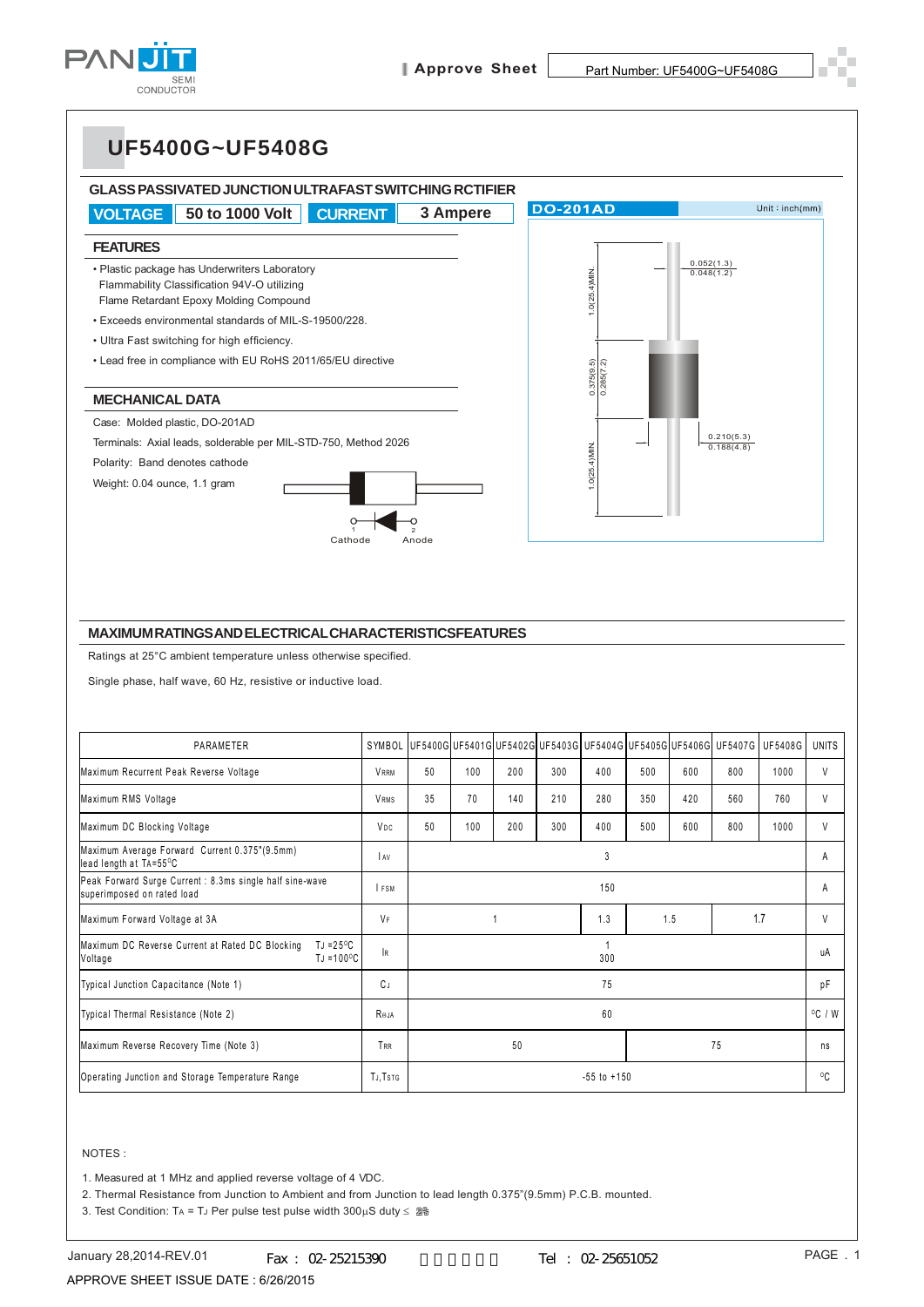

#### **RATING AND CHARACTERISTIC CURVES**

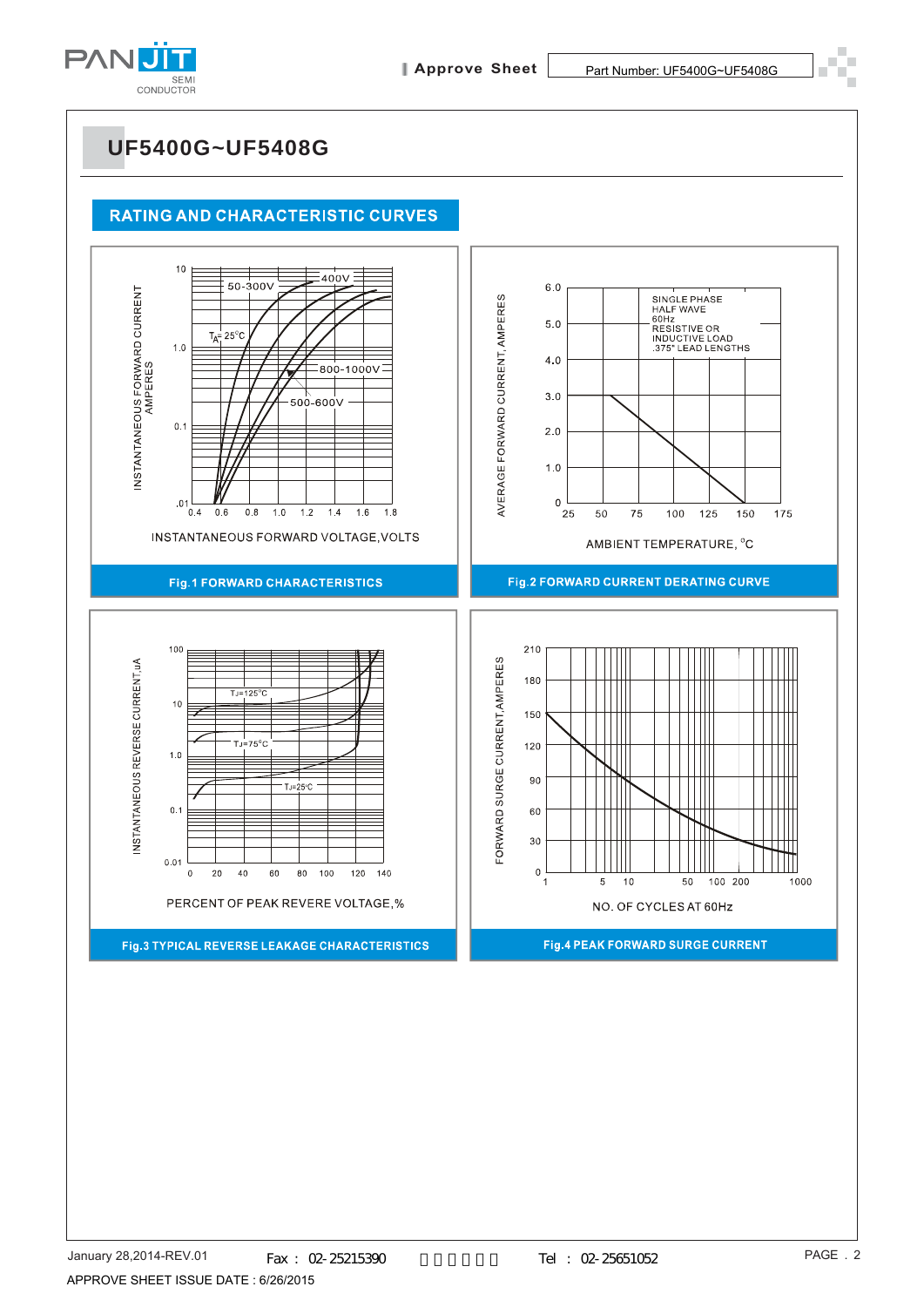



#### **Part No\_packing code\_Version**

UF5400G\_AY\_00001 UF5400G\_AY\_10001 UF5400G\_B0\_00001 UF5400G\_B0\_10001 UF5400G\_R2\_00001 UF5400G\_R2\_10001

#### **For example :**

**RB500V-40\_R2\_00001 Part No.**

**Serial number**

**Version code means HF**

- **Packing size code means 13"**
- **Packing type means T/R**

|                                                | <b>Version Code XXXXX</b> |                                            |                |                                                      |   |                                       |
|------------------------------------------------|---------------------------|--------------------------------------------|----------------|------------------------------------------------------|---|---------------------------------------|
| <b>Packing type</b>                            | 1 <sup>st</sup> Code      | <b>Packing size code</b>                   |                | 2 <sup>nd</sup> Code HF or RoHS 1 <sup>st</sup> Code |   | 2 <sup>nd</sup> ~5 <sup>th</sup> Code |
| <b>Tape and Ammunition Box</b><br>(T/B)        | A                         | N/A                                        | 0              | <b>HF</b>                                            | 0 | serial number                         |
| <b>Tape and Reel</b><br>(T/R)                  | R                         | 7"                                         |                | <b>RoHS</b>                                          | 1 | serial number                         |
| <b>Bulk Packing</b><br>(B/P)                   | B                         | 13"                                        | $\overline{2}$ |                                                      |   |                                       |
| <b>Tube Packing</b><br>(T/P)                   | т                         | 26mm                                       | X              |                                                      |   |                                       |
| <b>Tape and Reel (Right Oriented)</b><br>(TRR) | S                         | 52mm                                       | γ              |                                                      |   |                                       |
| <b>Tape and Reel (Left Oriented)</b><br>(TRL)  |                           | <b>PANASERT T/B CATHODE UP</b><br>(PBCU)   | U              |                                                      |   |                                       |
| <b>FORMING</b>                                 | F                         | <b>PANASERT T/B CATHODE DOWN</b><br>(PBCD) | n              |                                                      |   |                                       |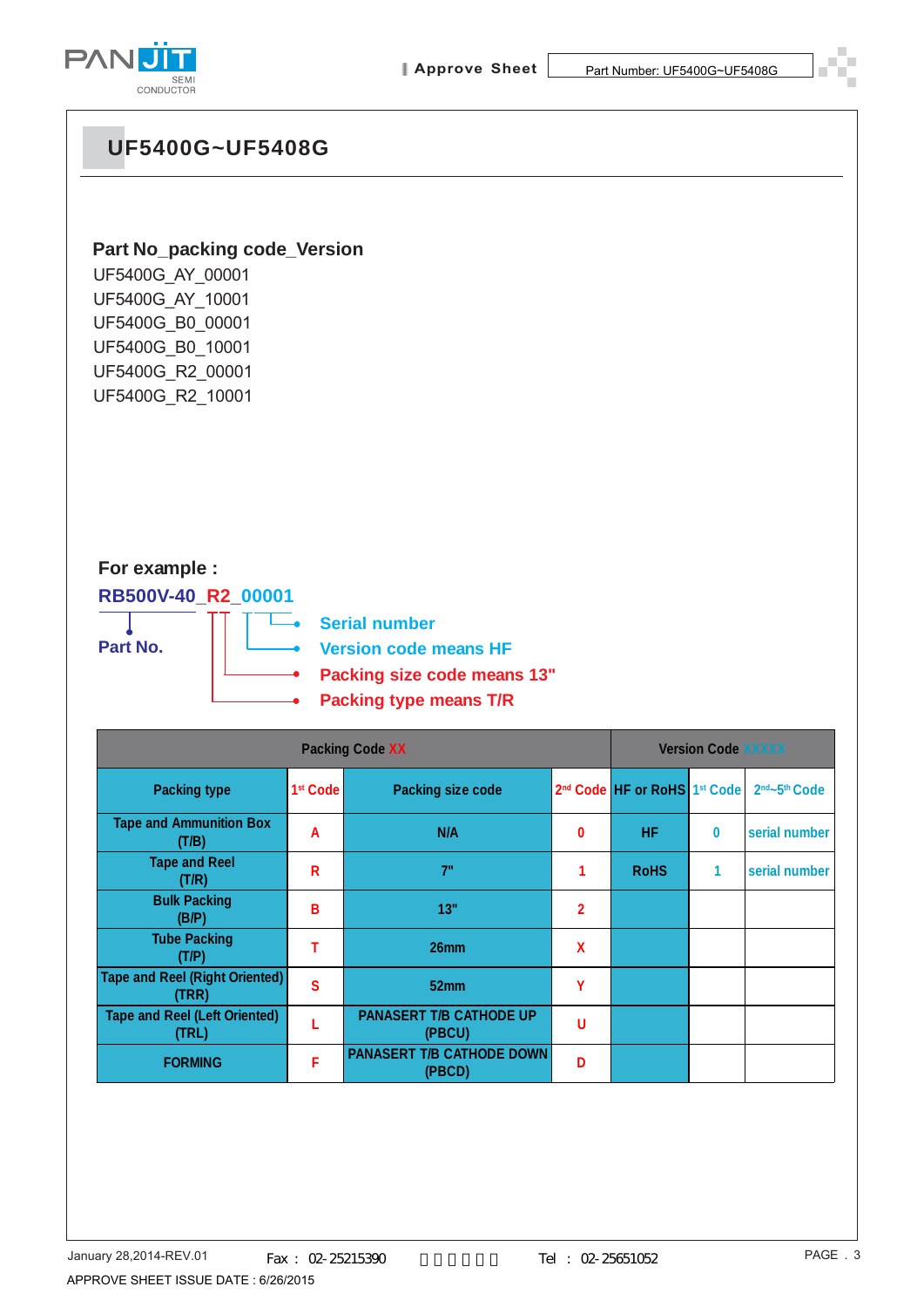

## **Disclaimer**

- Reproducing and modifying information of the document is prohibited without permission from Panjit International Inc..
- Panjit International Inc. reserves the rights to make changes of the content herein the document anytime without notification. Please refer to our website for the latest document.
- Panjit International Inc. disclaims any and all liability arising out of the application or use of any product including damages incidentally and consequentially occurred.
- Panjit International Inc. does not assume any and all implied warranties, including warranties of fitness for particular purpose, non-infringement and merchantability.
- Applications shown on the herein document are examples of standard use and operation. Customers are responsible in comprehending the suitable use in particular applications. Panjit International Inc. makes no representation or warranty that such applications will be suitable for the specified use without further testing or modification.
- The products shown herein are not designed and authorized for equipments requiring high level of reliability or relating to human life and for any applications concerning life-saving or life-sustaining, such as medical instruments, transportation equipment, aerospace machinery et cetera. Customers using or selling these products for use in such applications do so at their own risk and agree to fully indemnify Panjit International Inc. for any damages resulting from such improper use or sale.
- Since Panjit uses lot number as the tracking base, please provide the lot number for tracking when complaining.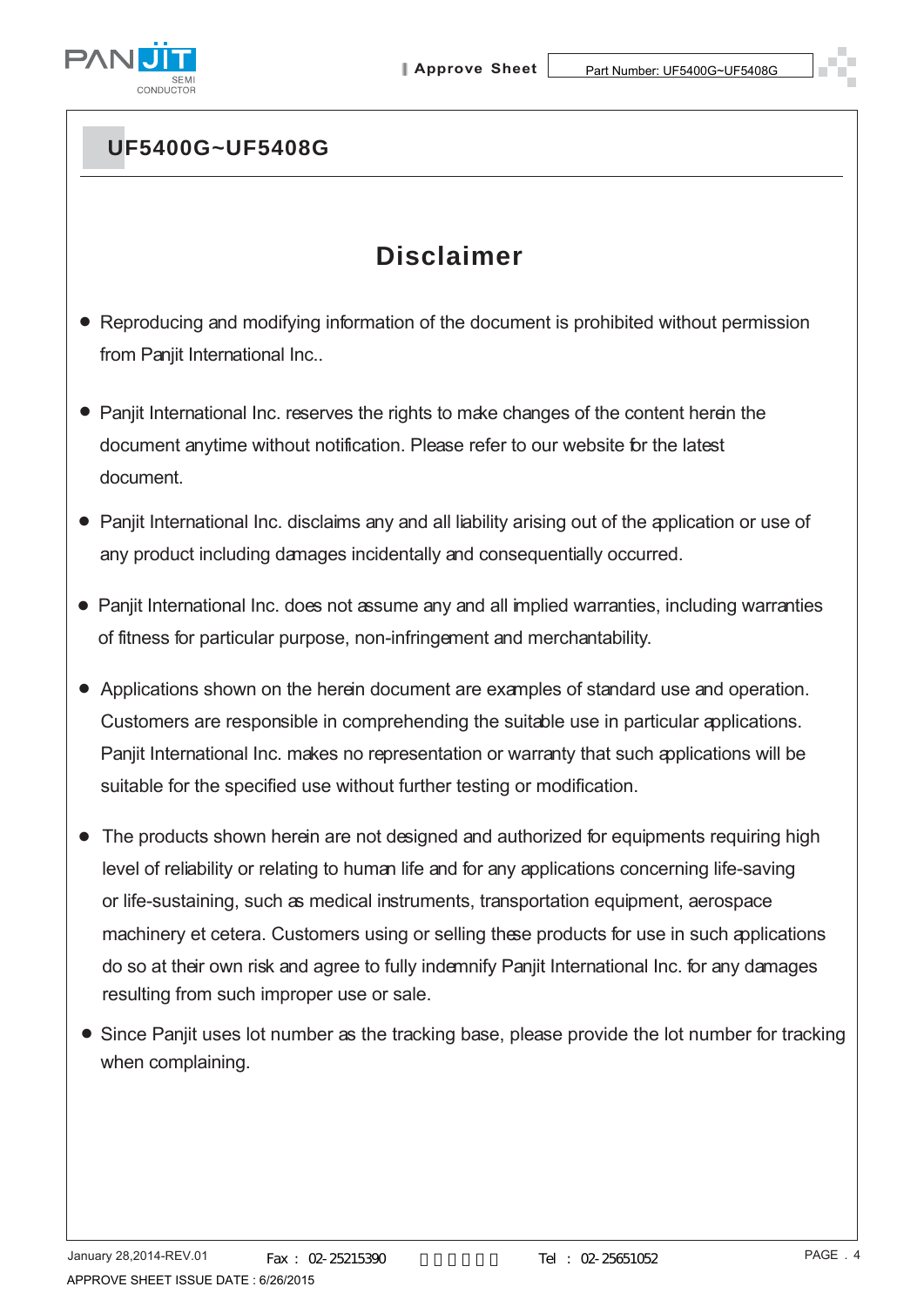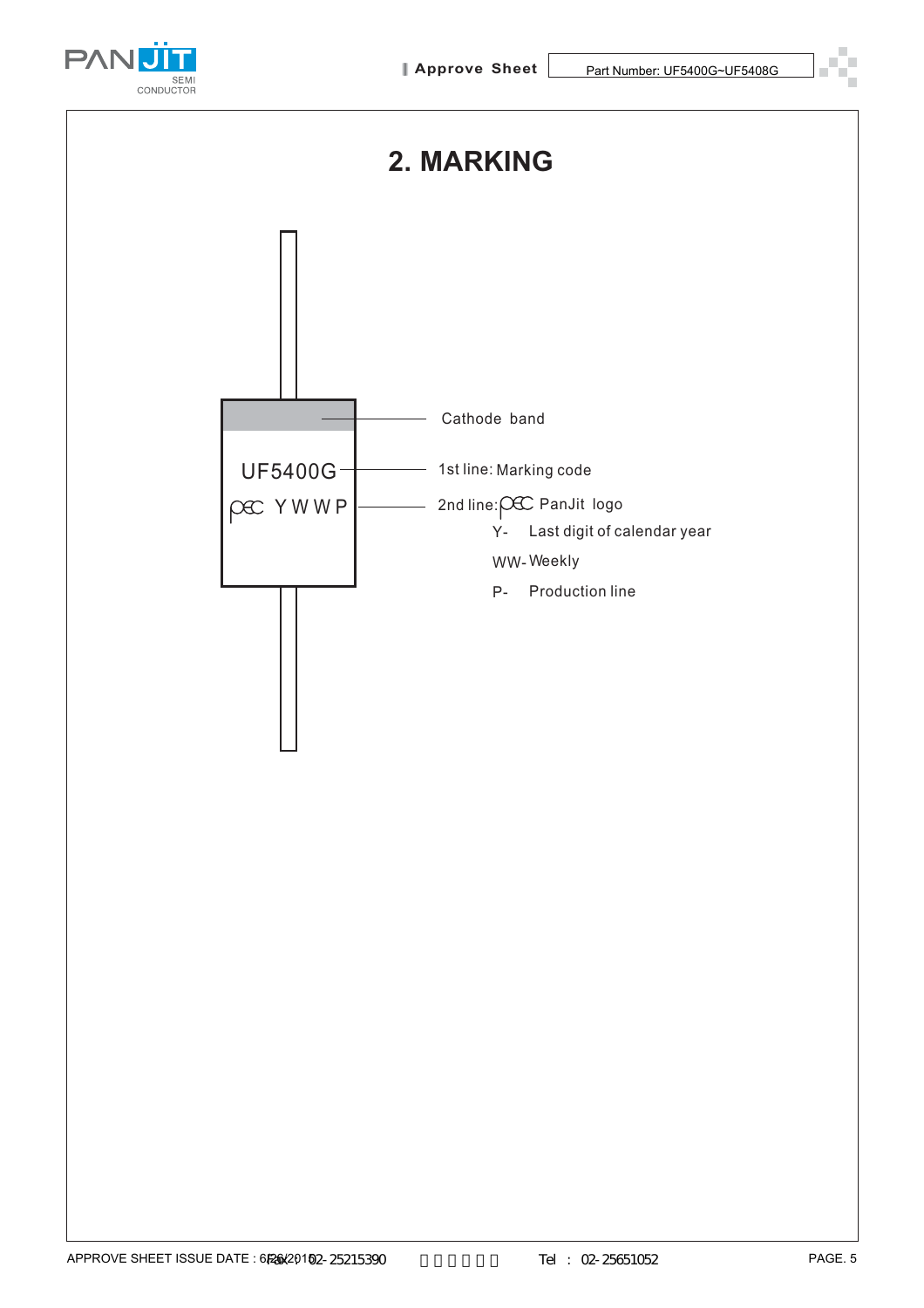

# **3. TAPING**

Axial lead devices are packed in accordance with EIA standard RS-296-E and specifications given below.

| COMPONENT OUTLINE | COMPONENT PITCH A  | INTER TAPE PITCH B | <b>CUMULATIVE PITCH</b> |  |
|-------------------|--------------------|--------------------|-------------------------|--|
|                   | $± 0.5$ mm         | $± 1.0$ mm         | <b>TOLERANCE</b>        |  |
| DO-201AD          | 10.0 <sub>mm</sub> | 52.0mm             | 1.0mm/20pitch           |  |



| <b>ITEM</b>         | <b>SYMBOL</b> | SPECIFICATIONS(mm) | SPECIFICATIONS(inch) |
|---------------------|---------------|--------------------|----------------------|
| Component alignment |               | $1.2$ max          | $0.048$ max          |
| Tape width          |               | $6.0 + 0.4$        | $0.236 \pm 0.016$    |
| Exposed adhesive    | ⊢             | $0.8$ max          | $0.032$ max          |
| Body eccentricity   | L1-L2         | 1.0 <sub>max</sub> | $0.040$ max          |

NOTES: Each component lead shall be sandwiched between tapes for a minimum of 3.2mm (0.126")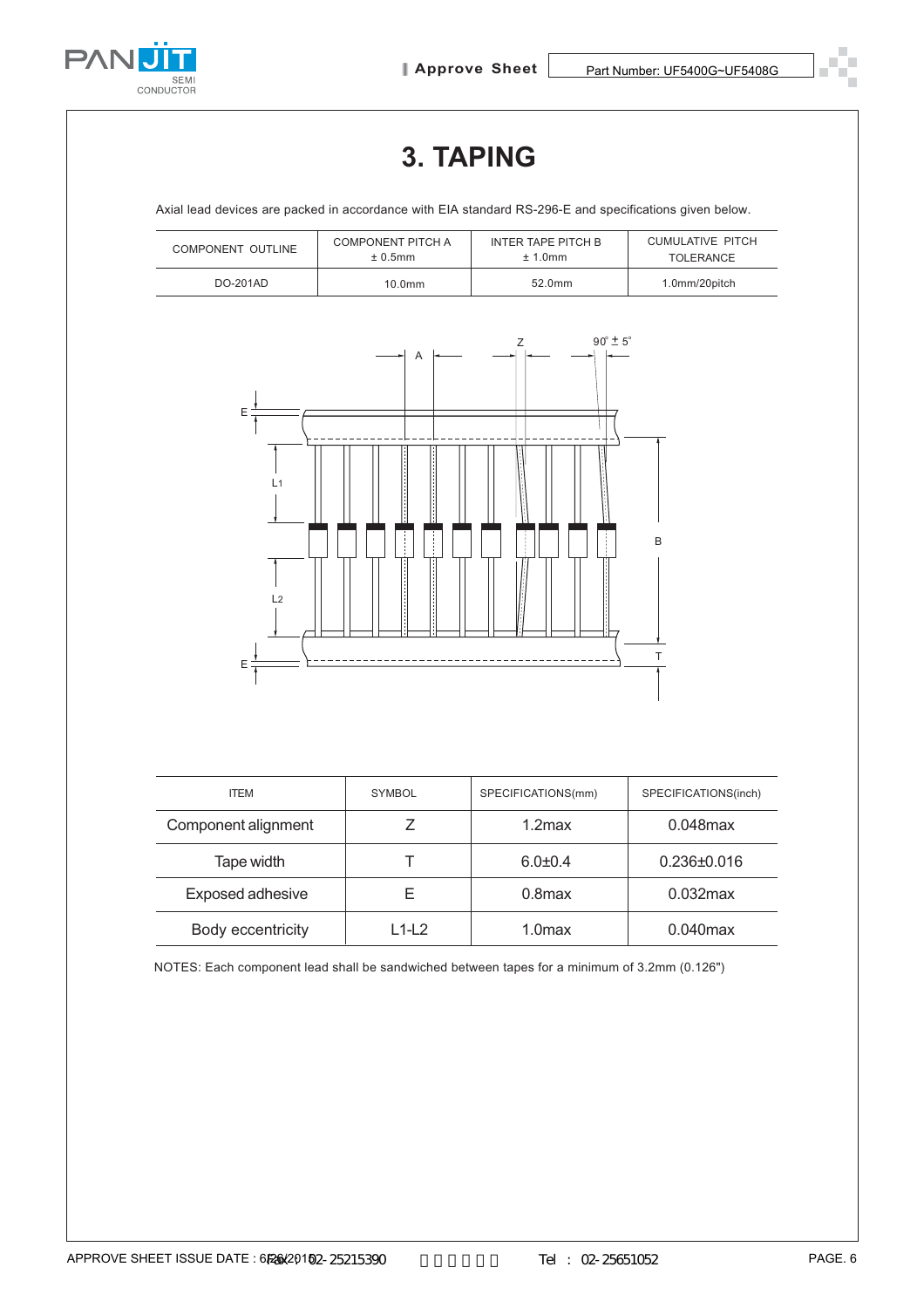



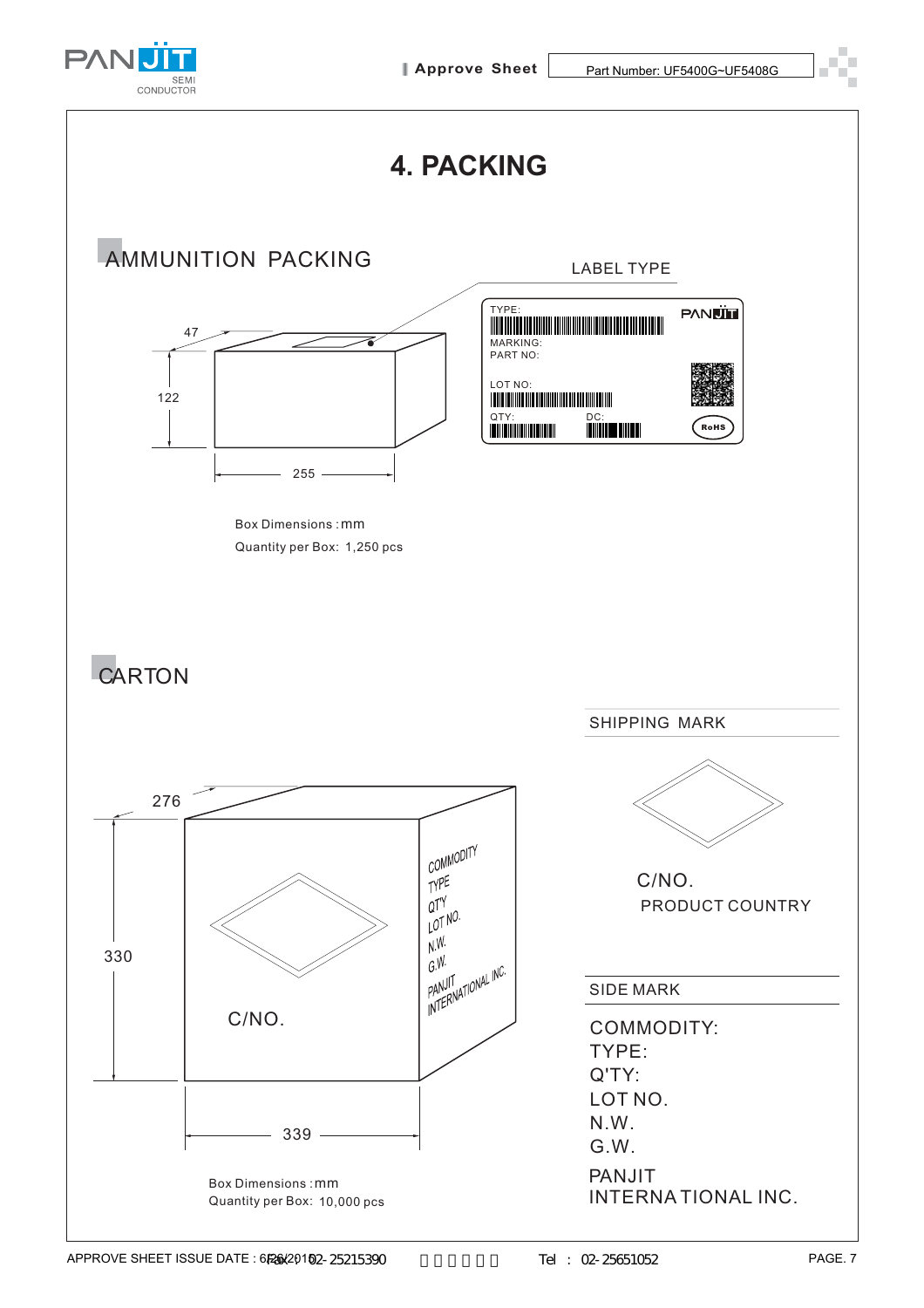

## Packing Specifications

| Package           | Reel<br>Size         | Reel            | Component<br>Space               | <b>Tape</b><br>Space | Reel<br>Dia | <b>Carton Size</b>                 | Carton             | Approx.<br><b>Gross Weight</b> |
|-------------------|----------------------|-----------------|----------------------------------|----------------------|-------------|------------------------------------|--------------------|--------------------------------|
|                   | (inch)               | (pcs)           | (mm)                             | (mm)                 | (mm)        | (mm)                               | (EA)               | (kg)                           |
|                   |                      |                 |                                  | <b>Reel Packing</b>  |             |                                    |                    |                                |
| <b>DFN0603</b>    | $\overline{7}$       | 10,000          | $\overline{2}$                   | 8                    | 178         | 390 x 270 x 400                    | 800,000            | 9                              |
| DFN 2L            | 7<br>$\overline{7}$  | 8,000<br>8,000  | $\overline{2}$<br>$\overline{2}$ | 8<br>8               | 178<br>178  | 390 x 270 x 400<br>390 x 270 x 400 | 640,000<br>640,000 | 8.6<br>8.6                     |
| DFN <sub>3L</sub> | 13                   | 12,000          | $\overline{4}$                   | 8                    | 330         | 375 x 360 x 230                    | 144,000            | 7.6                            |
|                   | 7                    | 5,000           | 4                                | 8                    | 178         | 390 x 270 x 400                    | 400,000            | 10.5                           |
| DFN2510-10L       | 13                   | 12,000          | 4                                | 8                    | 330         | 375 x 360 x 230                    | 144,000            | 6.4                            |
| DFN2020-6L        | $\overline{7}$       | 3,000           | $\overline{4}$                   | 8                    | 178         | 390 x 270 x 400                    | 240,000            | 10.1                           |
| DFN2020-8L        | 7                    | 3,000           | 4                                | 8                    | 178         | 390 x 270 x 400                    | 240,000            | 10.1                           |
| DFN3030-8L        | $\overline{7}$       | 5,000           | 8                                | 12                   | 330         | 375 x 360 x 422                    | 70,000             | 7.3                            |
| DFN5060-8L        | 13                   | 3,000           | 8                                | 12                   | 330         | 375 x 360 x 422                    | 42,000             | 8.5                            |
| SOP-8<br>SOD-923  | 13<br>7              | 2,500           | 8                                | 12                   | 330         | 375 x 360 x 230                    | 20,000             | 5.7                            |
|                   | $\overline{7}$       | 8,000<br>5,000  | $\overline{2}$<br>$\overline{4}$ | 8<br>8               | 178<br>178  | 390 x 270 x 400<br>390 x 270 x 400 | 640,000<br>400,000 | 7.7<br>9.1                     |
| SOD-523           | 13                   | 12,000          | $\overline{4}$                   | 8                    | 330         | 375 x 360 x 230                    | 144,000            | 5.4                            |
|                   | 7                    | 5,000           | 4                                | 8                    | 178         | 390 x 270 x 400                    | 400,000            | 11.9                           |
| SOD-323HE         | 13                   | 12,000          | 4                                | 8                    | 178         | 375 x 360 x 230                    | 144,000            | 8.3                            |
| SOD-323           | $\overline{7}$       | 5,000           | $\overline{4}$                   | 8                    | 178         | 390 x 270 x 400                    | 400,000            | 9.4                            |
|                   | 13                   | 12,000          | $\overline{4}$                   | 8                    | 330         | 375 x 360 x 230                    | 144,000            | 5.9                            |
| SOD-123HE         | 7                    | 3,000           | 4                                | 8                    | 178         | 390 x 270 x 400                    | 240,000            | 12.4                           |
|                   | 13                   | 10,000          | $\overline{4}$                   | 8                    | 330         | 375 x 360 x 230                    | 120,000            | 8.1                            |
| <b>SOD-123FL</b>  | $\overline{7}$       | 3,000           | $\overline{4}$                   | 8                    | 178         | 390 x 270 x 400                    | 240,000            | 10.6                           |
|                   | 13                   | 10,000          | $\overline{4}$                   | 8                    | 330         | 375 x 360 x 230                    | 120,000            | 7.2                            |
| SOD-123           | 7<br>13              | 3,000<br>10,000 | $\overline{4}$<br>4              | 8<br>8               | 178<br>330  | 390 x 270 x 400<br>375 x 360 x 230 | 240,000<br>120,000 | 9.9<br>6.5                     |
| SOT-723           | $\overline{7}$       | 8,000           | $\overline{2}$                   | 8                    | 178         | 455 x 270 x 440                    | 640,000            | 10.5                           |
|                   | 7                    | 8,000           | $\overline{2}$                   | 8                    | 178         | 390 x 270 x 400                    | 640,000            | 9.4                            |
| SOT-563           | 13                   | 20,000          | $\overline{2}$                   | 8                    | 330         | 375 x 360 x 230                    | 240,000            | 5.2                            |
| SOT-553           | $\overline{7}$       | 4,000           | $\overline{4}$                   | 8                    | 178         | 390 x 270 x 400                    | 320,000            | 9.4                            |
|                   | 13                   | 10,000          | $\overline{4}$                   | 8                    | 330         | 375 x 360 x 230                    | 120,000            | 5.2                            |
| SOT-543           | 7                    | 4,000           | 4                                | 8                    | 178         | 390 x 270 x 400                    | 320,000            | 9.4                            |
|                   | 13                   | 10,000          | 4                                | 8                    | 330         | 375 x 360 x 230                    | 120,000            | 5.2                            |
| SOT-523           | $\overline{7}$       | 4,000<br>3,000  | 4                                | 8                    | 178<br>178  | 390 x 270 x 400                    | 320,000<br>240,000 | 10<br>9.3                      |
| SOT-363           | 7<br>13              | 10,000          | 4<br>4                           | 8<br>8               | 330         | 390 x 270 x 400<br>375 x 360 x 230 | 120,000            | 7.1                            |
|                   | $\overline{7}$       | 3,000           | $\overline{4}$                   | 8                    | 178         | 390 x 270 x 400                    | 240,000            | 10                             |
| SOT-353           | 13                   | 10,000          | 4                                | 8                    | 330         | 375 x 360 x 230                    | 120,000            | 7.2                            |
| SOT-23 6L         | 7                    | 3,000           | 4                                | 8                    | 178         | 390 x 270 x 400                    | 240,000            | 14.5                           |
|                   | 13                   | 10,000          | 4                                | 8                    | 330         | 375 x 360 x 230                    | 120,000            | 7.9                            |
| SOT-23 6L-1       | $\overline{7}$       | 3,000           | $\overline{4}$                   | 8                    | 178         | 390 x 270 x 400                    | 240,000            | 14.5                           |
|                   | 13                   | 10,000          | 4                                | 8                    | 330         | 375 x 360 x 230                    | 120,000            | 7.9                            |
| SOT-23 5L         | 7                    | 3,000           | 4                                | 8                    | 178         | 390 x 270 x 400                    | 240,000            | 14.5                           |
|                   | 13<br>$\overline{7}$ | 10,000<br>3,000 | 4<br>$\overline{4}$              | 8<br>8               | 330<br>178  | 375 x 360 x 230<br>390 x 270 x 400 | 120,000<br>240,000 | 7.9<br>7.9                     |
| SOT-323           | 13                   | 12,000          | 4                                | 8                    | 330         | 375 x 360 x 230                    | 144,000            | 6.1                            |
|                   | 7                    | 3,000           | 4                                | 8                    | 178         | 390 x 270 x 400                    | 240,000            | 9.8                            |
| SOT-23-1          | 13                   | 12,000          | 4                                | 8                    | 330         | 375 x 360 x 230                    | 144,000            | $\overline{7}$                 |
| <b>SOT-23</b>     | $\overline{7}$       | 3,000           | $\overline{4}$                   | 8                    | 178         | 390 x 270 x 400                    | 240,000            | 9.8                            |
|                   | 13                   | 12,000          | 4                                | 8                    | 330         | 375 x 360 x 230                    | 144,000            | $\overline{7}$                 |
| SOT-223           | 13                   | 2,500           | 4                                | 8                    | 330         | 375 x 360 x 422                    | 35,000             | 13.2                           |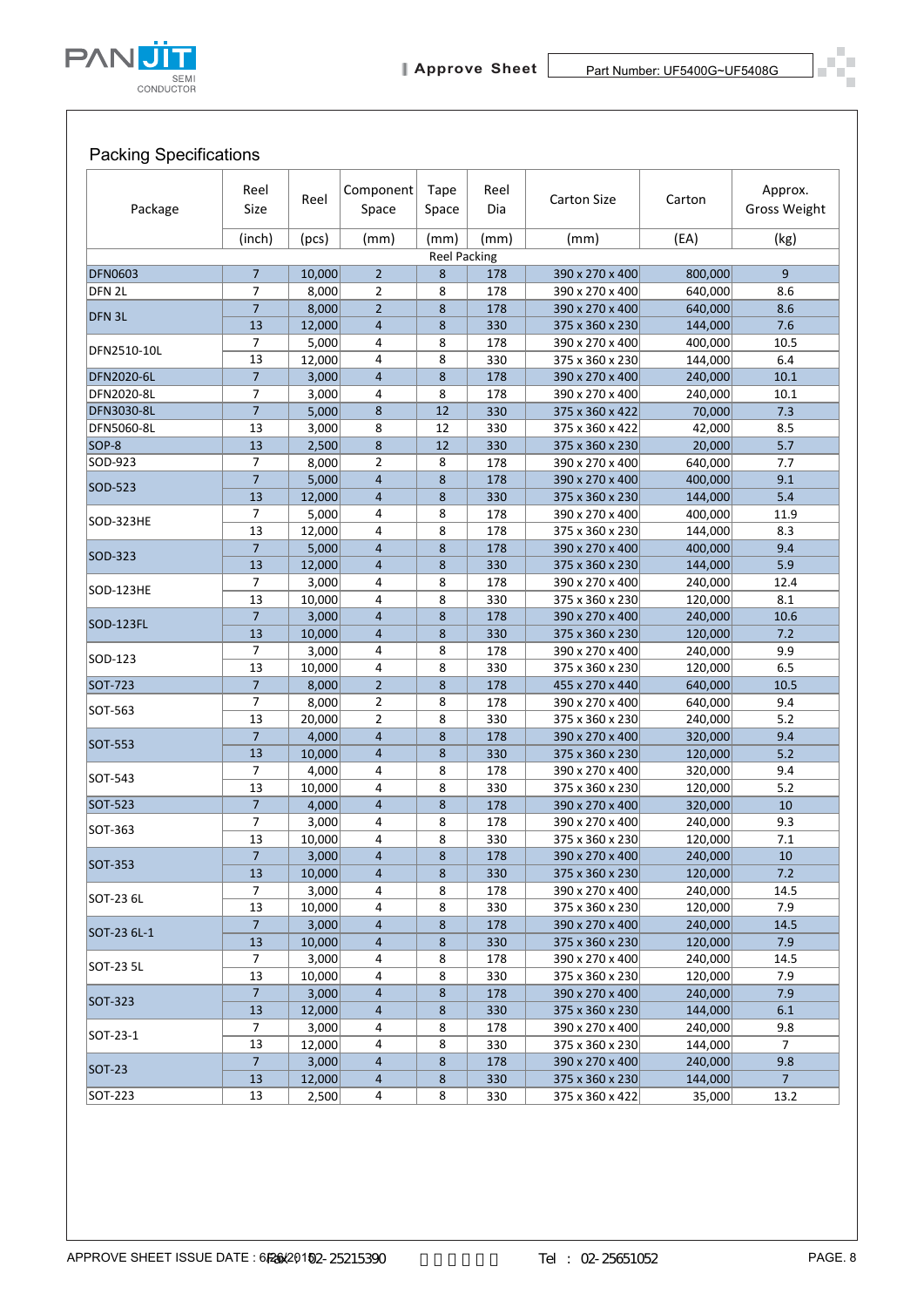

### Packing Specifications

|                           | Reel                 | Reel            | Component      | Tape                     | Reel        | <b>Carton Size</b>                 | Carton             | Approx.              |
|---------------------------|----------------------|-----------------|----------------|--------------------------|-------------|------------------------------------|--------------------|----------------------|
| Package                   | Size<br>(inch)       | (pcs)           | Space<br>(mm)  | Space<br>(mm)            | Dia<br>(mm) | (mm)                               | (EA)               | Gross Weight<br>(kg) |
|                           |                      |                 |                | <b>Reel Packing</b>      |             |                                    |                    |                      |
| <b>SMAF</b>               | $\overline{7}$       | 3,000           | $\overline{4}$ | 12                       | 178         | 390 x 240 x 420                    | 120,000            | 10.9                 |
|                           | 13                   | 10,000          | $\overline{4}$ | 12                       | 330         | 375 x 360 x 422                    | 160,000            | 17.1                 |
| <b>SMBF</b>               | 7<br>13              | 1,500           | 8<br>8         | 12<br>12                 | 178         | 390 x 240 x 420                    | 60,000             | 9.6                  |
|                           | $\overline{7}$       | 5,000<br>1,800  | $\overline{4}$ | 12                       | 330<br>178  | 375 x 360 x 422<br>390 x 240 x 420 | 80,000<br>100,800  | 15.6<br>13           |
| SMA(W)                    | 13                   | 7,500           | 4              | 12                       | 330         | 355 x 355 x 400                    | 150,000            | 20.4                 |
| SMA/DO-214AC              | 7                    | 1,800           | 4              | 12                       | 178         | 390 x 240 x 420                    | 72,000             | 10                   |
|                           | 13                   | 7,500           | 4              | 12                       | 330         | 375 x 360 x 390                    | 120,000            | 17.4                 |
| SMB/DO-214AA              | $\overline{7}$       | 500             | 8              | 12                       | 178         | 390 x 240 x 420                    | 20,000             | 6.5                  |
|                           | 13<br>7              | 3,000<br>500    | 8<br>8         | 12<br>16                 | 330<br>178  | 375 x 360 x 390                    | 48,000<br>15,000   | 13.2<br>8.4          |
| SMC/DO-214AB              | 13                   | 3,000           | 8              | 16                       | 330         | 390 x 240 x 420<br>375 x 360 x 390 | 42,000             | 18                   |
| $R-1$                     | 13                   | 5,000           | 5              | 52                       | 330         | 340 x 340 x 410                    | 25,000             | 7.8                  |
| A-405                     | 13                   | 5,000           | 5              | 52                       | 330         | 340 x 340 x 410                    | 25,000             | 7.79                 |
| DO-41                     | 13                   | 5,000           | 5              | 52                       | 330         | 340 x 340 x 410                    | 25,000             | 11.1                 |
| DO-15                     | 13                   | 4,000           | 5              | 52                       | 330         | 340 x 340 x 410                    | 20,000             | 11.4                 |
| <b>DO-201AD</b>           | 13                   | 1,250           | 10             | 52                       | 330         | 340 x 340 x 410                    | 6,250              | 9.2                  |
| DO-201AE<br>P-600         | 13<br>13             | 1,250           | 10<br>10       | 52<br>52                 | 330         | 340 x 340 x 410                    | 6,250              | 9.2                  |
| DO-34                     | 15                   | 800<br>10,000   | 5              | 52                       | 330<br>360  | 340 x 340 x 410<br>360 x 360 x 395 | 4,000<br>50,000    | 9.9<br>10.1          |
| DO-35                     | 15                   | 10,000          | 5              | 52                       | 360         | 360 x 360 x 395                    | 50,000             | 11.2                 |
| DO-41G                    | 15                   | 5,000           | 5              | 52                       | 360         | 360 x 360 x 395                    | 25,000             | 10.9                 |
| MICRO-MELF                | $\overline{7}$       | 2,500           | 4              |                          | 178         | 385 x 380 x 260                    | 200,000            | 9.3                  |
|                           | 13                   | 10,000          | 4              | $\overline{\phantom{a}}$ | 330         | 360 x 360 x 395                    | 200,000            | 11.5                 |
| QUADRO-MELF               | 7                    | 2,500           | 4              | $\overline{\phantom{a}}$ | 178         | 385 x 380 x 260                    | 200,000            | 13.3                 |
|                           | 13<br>$\overline{7}$ | 10,000          | 4              |                          | 330         | 360 x 360 x 395                    | 200,000            | 14.9                 |
| MINI-MELF/LL-34           | 13                   | 2,500<br>10,000 | 4<br>4         | $\overline{\phantom{a}}$ | 178<br>330  | 385 x 380 x 260<br>360 x 360 x 395 | 200,000<br>200,000 | 12.7<br>14.6         |
|                           | 7                    | 1,500           | 4              | $\overline{\phantom{a}}$ | 178         | 385 x 380 x 260                    | 84,000             | 18.3                 |
| MELF/DL-41                | 13                   | 5,000           | 4              |                          | 330         | 360 x 360 x 395                    | 100,000            | 23.5                 |
| <b>MDI</b>                | 13                   | 3,000           | 8              | 12                       | 330         | 375 x 360 x 390                    | 48,000             | 14.7                 |
| MICRO DIP/TDI             | $\overline{7}$       | 1,000           | 8              | 12                       | 178         | 390 x 240 x 420                    | 40,000             | 9.5                  |
|                           | 13                   | 4,000           | 8              | 12                       | 330         | 375 x 360 x 422                    | 64,000             | 17                   |
| <b>SDIP</b>               | 13                   | 1,500           | 12             | 16                       | 330         | 375 x 360 x 390                    | 21,000             | 14.3                 |
| TO-277<br>TO-277B         | 13<br>13             | 5,000<br>5,000  | 8<br>8         | 12<br>12                 | 330<br>330  | 375 x 360 x 422<br>375 x 360 x 390 | 80,000<br>80,000   | 20.6<br>21.8         |
| TO-252                    | 13                   | 3,000           | 8              | 16                       | 330         | 375 x 360 x 422                    | 42,000             | 18.8                 |
| <b>TO-252AA</b>           | 13                   | 3,000           | $\bf 8$        | 16                       | 330         | 375 x 360 x 422                    | 42,000             | 18.8                 |
| TO-263/D <sup>2</sup> PAK | 13                   | 800             | 16             | 24                       | 330         | 375 x 360 x 422                    | 6,400              | 14.5                 |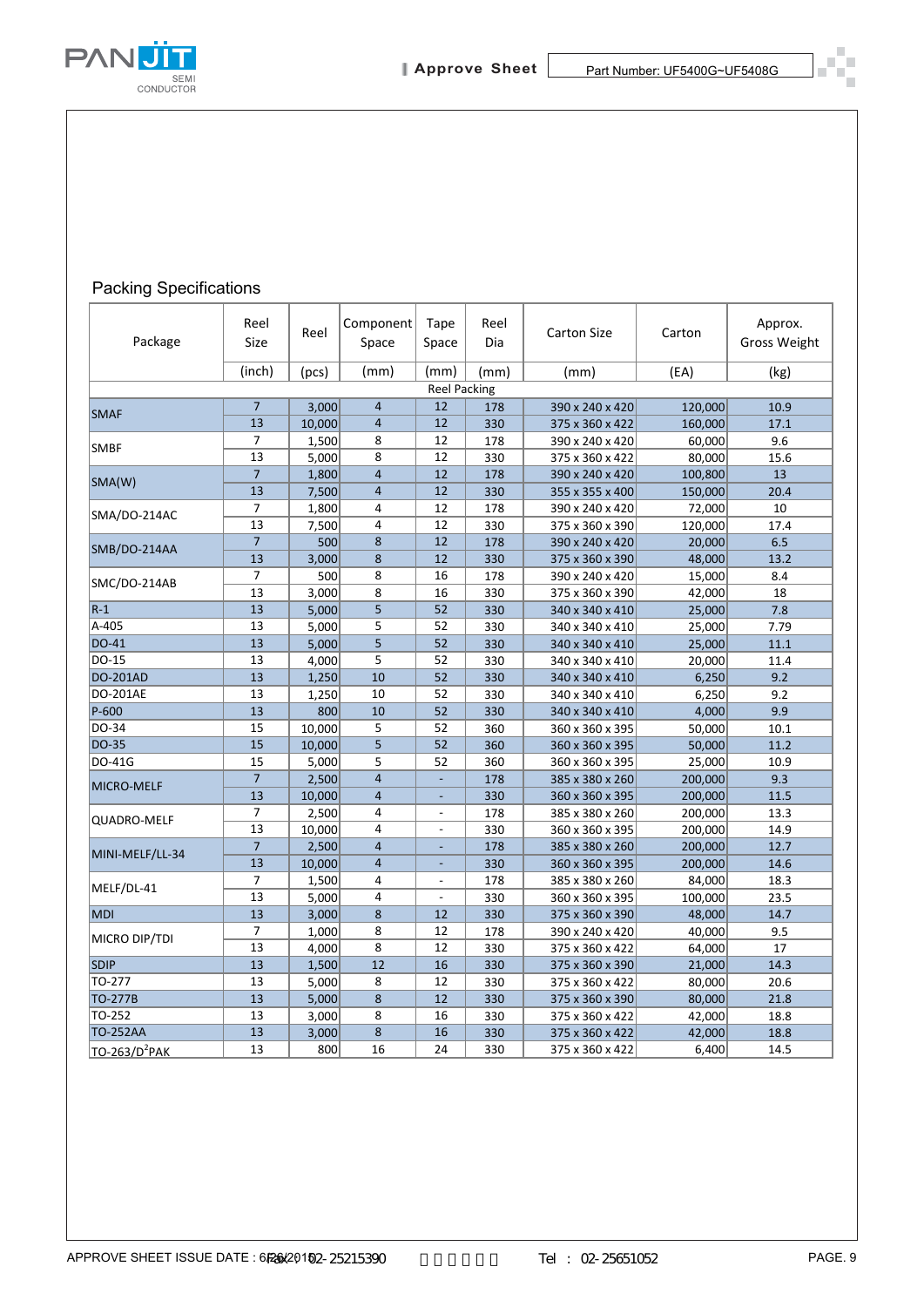

### Packing Specifications

| Package                                                                             | Inner Box Size                   |                                            | Box                       |                                    | <b>Carton Size</b>                 | Carton            | Approx.<br>Gross Weight       |
|-------------------------------------------------------------------------------------|----------------------------------|--------------------------------------------|---------------------------|------------------------------------|------------------------------------|-------------------|-------------------------------|
|                                                                                     | (mm)                             |                                            | (EA)                      |                                    | (mm)                               | (EA)              | (kg)                          |
|                                                                                     |                                  |                                            | <b>Bulk Packing</b>       |                                    |                                    |                   |                               |
| $R-1$                                                                               | 198 x 84 x 20                    |                                            | 1,000                     |                                    | 459 x 214 x 256                    | 50,000            | 12.7                          |
| A-405                                                                               | 198 x 84 x 20                    |                                            | 1,000                     |                                    | 459 x 214 x 256                    | 50,000            | 12.7                          |
| DO-41                                                                               | 198 x 84 x 20                    |                                            | 1,000                     |                                    | 459 x 214 x 256                    | 50,000            | 19.3                          |
| DO-15<br>DO-201AD                                                                   | 200 x 85 x 25                    |                                            | 1,000<br>500              |                                    | 459 x 214 x 256                    | 40,000            | 20.7                          |
| DO-201AE                                                                            | 200 x 85 x 40<br>200 x 85 x 40   |                                            | 500                       |                                    | 459 x 214 x 256<br>459 x 214 x 256 | 12,500<br>12,500  | 16<br>16                      |
| P-600                                                                               | 208 x 82 x 40                    |                                            | 100                       |                                    | 459 x 214 x 256                    | 2,500             | 11.3                          |
| DO-34                                                                               | 240 x 100 x 90                   |                                            | 2,000                     |                                    | 406 x 335 x 257                    | 120,000           | 14.5                          |
| DO-35                                                                               | 240 x 100 x 90                   |                                            | 2,000                     |                                    | 406 x 335 x 257                    | 120,000           | 17.1                          |
| DO-41G                                                                              | 240 x 100 x 90                   |                                            | 1,000                     |                                    | 406 x 335 x 257                    | 60,000            | 18.5                          |
| <b>TO-220AC</b>                                                                     | 540 x 145 x 85                   |                                            | 2,000                     |                                    | 555 x 306 x 200                    | 8,000             | 22.9                          |
| ITO-220AC                                                                           | 540 x 145 x 85                   |                                            | 2,000                     |                                    | 555 x 306 x 200                    | 8,000             | 20.5                          |
| <b>TO-220AB</b>                                                                     | 540 x 145 x 85                   |                                            | 2,000                     |                                    | 555 x 306 x 200                    | 8,000             | 22.9                          |
| ITO-220AB                                                                           | 540 x 145 x 85                   |                                            | 2,000                     |                                    | 555 x 306 x 200                    | 8,000             | 20.5                          |
| ITO-220AB-F<br>TO-251AA                                                             | 540 x 145 x 85<br>555 x 145 x 95 | 2,000<br>8,400                             |                           | 555 x 306 x 200<br>580 x 310 x 220 | 8,000<br>33,600                    | 20.5<br>22        |                               |
| TO-251AB                                                                            | 555 x 145 x 95                   | 8,400                                      |                           | 580 x 310 x 220                    | 33,600                             | 22                |                               |
| TO-92                                                                               | 188 x 188 x 67                   | 5,000                                      |                           |                                    | 390 x 420 x 240                    | 50,000            | 13                            |
| TO-3PN                                                                              |                                  | $\overline{\phantom{a}}$                   |                           | 600 x 185 x 230                    | 1,800                              | 16.4              |                               |
| TO-3PL                                                                              |                                  | $\overline{\phantom{a}}$                   |                           | 530 x 255 x 110                    | 1,500                              | 12.2              |                               |
| TO-3P/TO-247AD                                                                      |                                  | $\overline{a}$                             |                           | 530 x 243 x 100                    | 1,500                              | 13.9              |                               |
| TO-3PS/TO-247S                                                                      |                                  | $\overline{\phantom{a}}$                   |                           | 511 x 243 x 107                    | 1,500                              | 12.2              |                               |
| <b>DIP</b><br>SDIP                                                                  |                                  | $\overline{a}$<br>$\overline{\phantom{a}}$ |                           | 459 x 214 x 256<br>459 x 214 x 256 | 12,000<br>24,000                   | $6.5\,$<br>15.7   |                               |
| Package                                                                             | Inner Box Size                   | Ammo                                       | Component<br>Space        | Tape<br>Space                      | <b>Carton Size</b>                 | Carton            | Appox.<br><b>Gross Weight</b> |
|                                                                                     | (mm)                             | (pcs)                                      | (mm)                      | (mm)                               | (mm)                               | (EA)              | (kg)                          |
|                                                                                     |                                  |                                            | <b>Ammunition Packing</b> |                                    |                                    |                   |                               |
|                                                                                     |                                  |                                            |                           |                                    |                                    |                   |                               |
|                                                                                     | 255 x 47 x 73                    | 3,000                                      | 5                         | 26                                 | 310 x 268 x 170                    | 36,000            | 6.3                           |
|                                                                                     | 255 x 73 x 73                    | 3,000                                      | 5                         | 52                                 | 310 x 268 x 170                    | 24,000            | 6.3                           |
|                                                                                     | 255 x 73 x 122                   | 5,000                                      | 5                         | 52                                 | 339 x 276 x 274                    | 40,000            | 10.3                          |
|                                                                                     | 255 x 47 x 150                   | 5,000                                      | 5                         | 26                                 | 339 x 276 x 330                    | 60,000            | 12.4                          |
|                                                                                     | 255 x 75 x 150                   | 5,000                                      | 5                         | 52                                 | 339 x 276 x 330                    | 40,000            | 16                            |
|                                                                                     | 255 x 75 x 150                   | 5,000                                      | 5                         | 52                                 | 339 x 276 x 330                    | 40,000            | 15.9                          |
|                                                                                     | 255 x 73 x 90<br>255 x 75 x 150  | 3,000<br>3,000                             | 5<br>5                    | 52<br>52                           | 333 x 281 x 218<br>339 x 276 x 330 | 24,000<br>24,000  | 8.9<br>13.3                   |
|                                                                                     | 255 x 47 x 122                   | 1,250                                      | $10\,$                    | 52                                 | 339 x 276 x 330                    | 10,000            | 13.4                          |
|                                                                                     | 255 x 47 x 122                   | 1,250                                      | 10                        | 52                                 | 339 x 276 x 330                    | 10,000            | 13.4                          |
|                                                                                     | 255 x 47 x 122                   | 400                                        | 10                        | 52                                 | 339 x 276 x 330                    | 3,200             | 8.1                           |
|                                                                                     | 248 x 80 x 48                    | 5,000                                      | 5                         | 26                                 | 406 x 335 x 257                    | 150,000           | 14.5                          |
|                                                                                     | 248 x 80 x 75                    | 5,000                                      | 5                         | 52                                 | 406 x 335 x 257                    | 100,000           | 12.7                          |
|                                                                                     | 248 x 80 x 48                    | 5,000                                      | 5                         | 26                                 | 406 x 335 x 257                    | 150,000           | 16.7                          |
| $R-1$<br>A-405<br>DO-41<br>DO-15<br>DO-201AD<br>DO-201AE<br>P-600<br>DO-34<br>DO-35 | 248 x 80 x 75<br>248 x 80 x 48   | 5,000<br>2,500                             | 5<br>5                    | 52<br>26                           | 406 x 335 x 257<br>406 x 335 x 257 | 100,000<br>75,000 | 15.2<br>17.1                  |

| Package                   | Inner Box Size | Ammo  | Component<br>Space | Tape<br>Space | <b>Carton Size</b> | Carton  | Appox.<br><b>Gross Weight</b> |
|---------------------------|----------------|-------|--------------------|---------------|--------------------|---------|-------------------------------|
|                           | (mm)           | (pcs) | (mm)               | (mm)          | (mm)               | (EA)    | (kg)                          |
| <b>Ammunition Packing</b> |                |       |                    |               |                    |         |                               |
|                           | 255 x 47 x 73  | 3,000 | 5                  | 26            | 310 x 268 x 170    | 36,000  | 6.3                           |
| $ R-1 $                   | 255 x 73 x 73  | 3,000 | 5                  | 52            | 310 x 268 x 170    | 24,000  | 6.3                           |
|                           | 255 x 73 x 122 | 5,000 | 5                  | 52            | 339 x 276 x 274    | 40,000  | 10.3                          |
| A-405                     | 255 x 47 x 150 | 5,000 | 5                  | 26            | 339 x 276 x 330    | 60,000  | 12.4                          |
|                           | 255 x 75 x 150 | 5,000 | 5                  | 52            | 339 x 276 x 330    | 40,000  | 16                            |
| DO-41                     | 255 x 75 x 150 | 5,000 | 5                  | 52            | 339 x 276 x 330    | 40,000  | 15.9                          |
|                           | 255 x 73 x 90  | 3,000 | 5                  | 52            | 333 x 281 x 218    | 24,000  | 8.9                           |
| DO-15                     | 255 x 75 x 150 | 3,000 | 5                  | 52            | 339 x 276 x 330    | 24,000  | 13.3                          |
| <b>DO-201AD</b>           | 255 x 47 x 122 | 1,250 | 10                 | 52            | 339 x 276 x 330    | 10,000  | 13.4                          |
| <b>DO-201AE</b>           | 255 x 47 x 122 | 1,250 | 10                 | 52            | 339 x 276 x 330    | 10,000  | 13.4                          |
| P-600                     | 255 x 47 x 122 | 400   | 10                 | 52            | 339 x 276 x 330    | 3,200   | 8.1                           |
| DO-34                     | 248 x 80 x 48  | 5,000 | 5                  | 26            | 406 x 335 x 257    | 150,000 | 14.5                          |
|                           | 248 x 80 x 75  | 5,000 | 5                  | 52            | 406 x 335 x 257    | 100,000 | 12.7                          |
| DO-35                     | 248 x 80 x 48  | 5,000 | 5                  | 26            | 406 x 335 x 257    | 150,000 | 16.7                          |
|                           | 248 x 80 x 75  | 5,000 | 5                  | 52            | 406 x 335 x 257    | 100,000 | 15.2                          |
| DO-41G                    | 248 x 80 x 48  | 2,500 | 5                  | 26            | 406 x 335 x 257    | 75,000  | 17.1                          |
|                           | 248 x 80 x 75  | 2,500 | 5                  | 52            | 406 x 335 x 257    | 50,000  | 15.6                          |